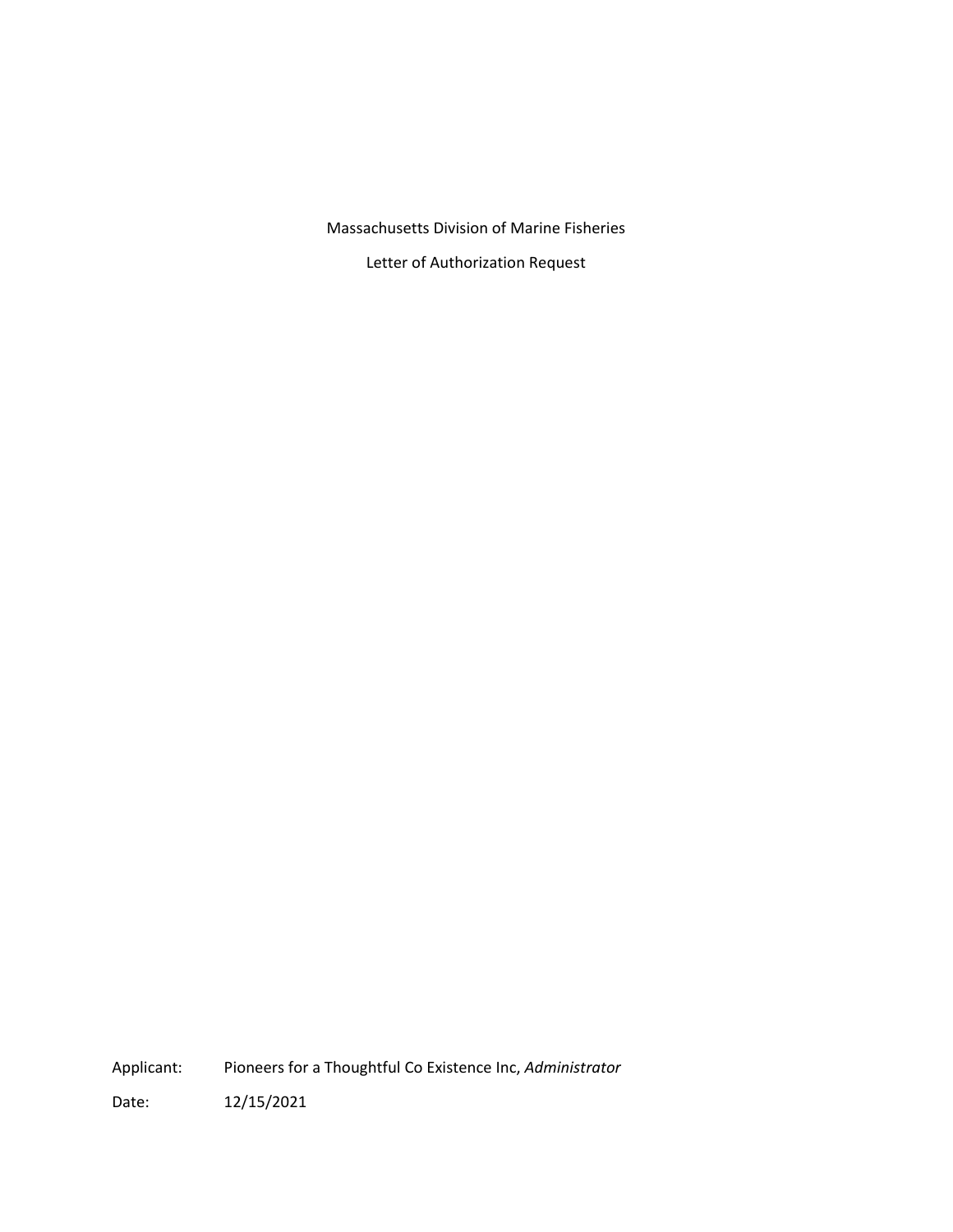## Request

Participants request a letter of authorization (LOA) from the Division of Marine Fisheries. The project includes five (5) commercial fishers to fish with and test the efficacy of "on demand access" fishing gear (also called "ropeless" fishing gear) in discreet areas within the state waters portion of the Massachusetts Bay Restricted Area (MBRA) between February 1st, 2022 and May 15, 2022 (further if extended). We are specifically seeking authorization to allow five (5) experienced commercial fishers to commercially fish lobsters using "on demand access" fishing gear (absent of static vertical lines) within two pre-defined areas within the state waters portion of the original and further extended "Massachusetts Bay Restricted Area".

| Participant   | <b>State Permit #</b> | <b>Federal Permit #</b> | Homeport     | <b>Vessel Name</b> |
|---------------|-----------------------|-------------------------|--------------|--------------------|
| Rob Martin    | 039670                | 221342                  | Sandwich     | Resolve            |
| Michael Lane  | 000126                | 242613                  | Cohasset     | Phyllis P          |
| John Haviland | 000598                |                         | Green Harbor | <b>Emily Rose</b>  |
| Tim Krusell   | 001501                |                         | Green Harbor | Divergence         |
| Joseph Barrow | 002659                | 251110                  | Cohasset     | Joseph Ryan        |

## Applicants

# Anticipated Fishing Practices and Gear

Each of the five (5) fishers will fish up to a maximum of ten (10) 20 pot trawls within pre-defined fishing areas in state and federal waters, absent of static vertical lines. All trawls will be outfitted with acoustic releases (one end only) and pop-up buoys manufactured by EdgeTech. A subset of each fishers pop-up buoys will additionally be outfitted with Blue Ocean Gear Smart Buoys to detect the potential for premature release of acoustic releases and provide further positioning data. An anticipated maximum total of 117 hauls of ropeless gear will be completed commencing February 1, 2022 and continuing throughout the extent of the closure. Two of the participating fishers are permitted exclusively in State waters and are highlighted below. The three remaining fishers are also permitted within Federal waters and will share the effort across boundaries determined by weather and other variables. Projected monthly fishing activity is as follows;

| Participant        | <b>February</b> | <b>March</b> | <b>April</b> | May | <b>Total</b> | <b>Estimated State Effort</b> |
|--------------------|-----------------|--------------|--------------|-----|--------------|-------------------------------|
| <b>Rob Martin</b>  |                 | 4            | 6            | 6   | 20           | 50%                           |
| Michael Lane       |                 |              | 15           | 6   | 33           | 75%                           |
| John Haviland      |                 |              | 10           |     | 18           | 100%                          |
| <b>Tim Krusell</b> |                 |              |              |     | 16           | 100%                          |
| Joseph Barrow      |                 |              | 12           | 8   | 30           | 50%                           |
| Total:             | 14              | 22           | 51           | 30  | 117          |                               |

Further, one fisher will additionally equip the other end of five (5) of his ten (10) authorized trawls with SMELTS (LR- 60 SMELT) inflatable pop-up systems. The trawls equipped with SMELTS LR-60 units will be hauled in an alternating fashion ("every other haul") using the SMELTS system and the EdgeTech system for enhanced data collection.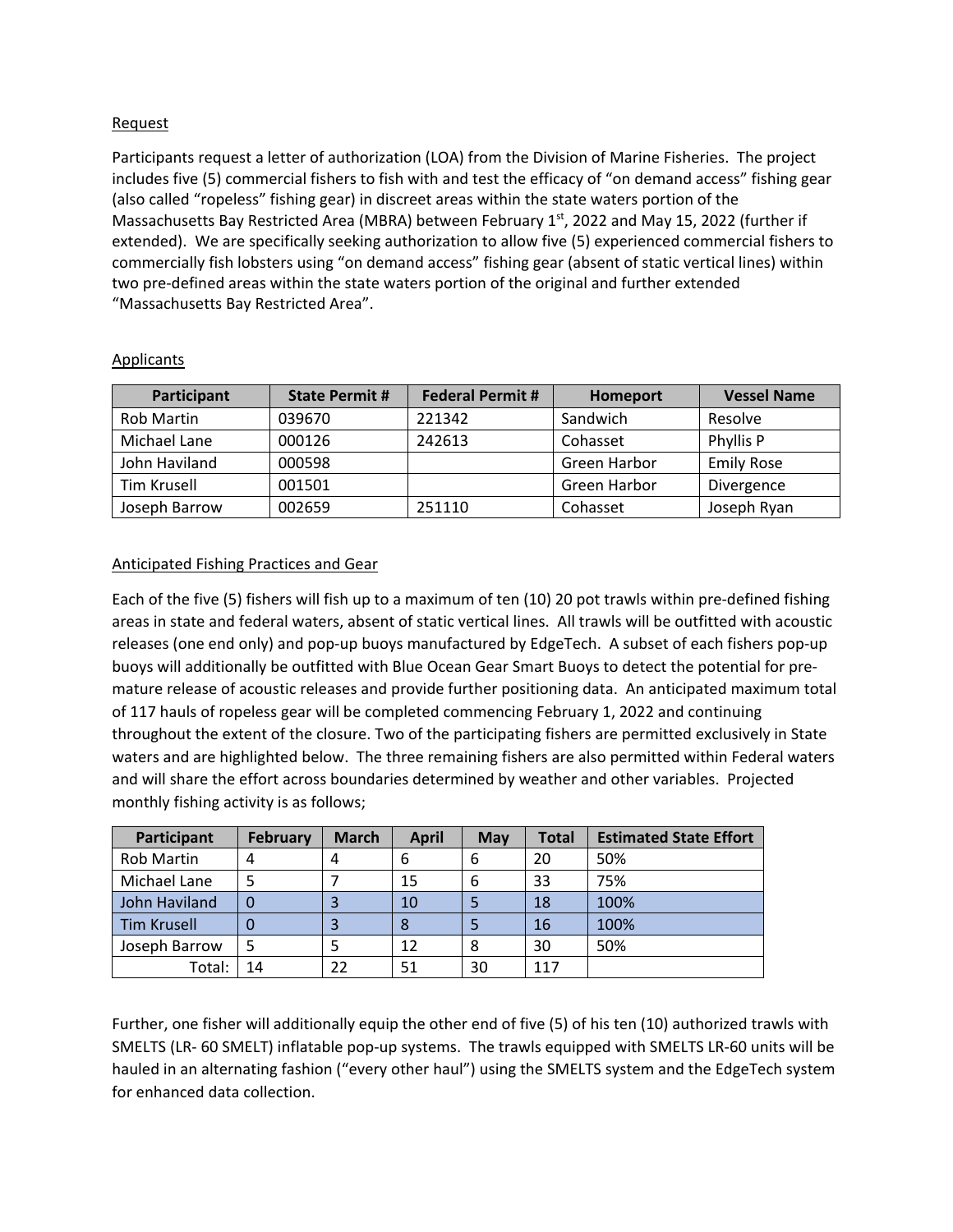## **Location**

The two proposed areas (map below) in State waters to conduct ropeless fishing trials are as follows;

# Area A: 42 23 N 42 12.2 N

70 53 W 70 40 (State contour)

Area B: The waters contained within the area of the following boundaries: 42.10°N, - 42 05.4 N of territorial sea line (CCB Line) and west of 70 35 in State waters towards beach.

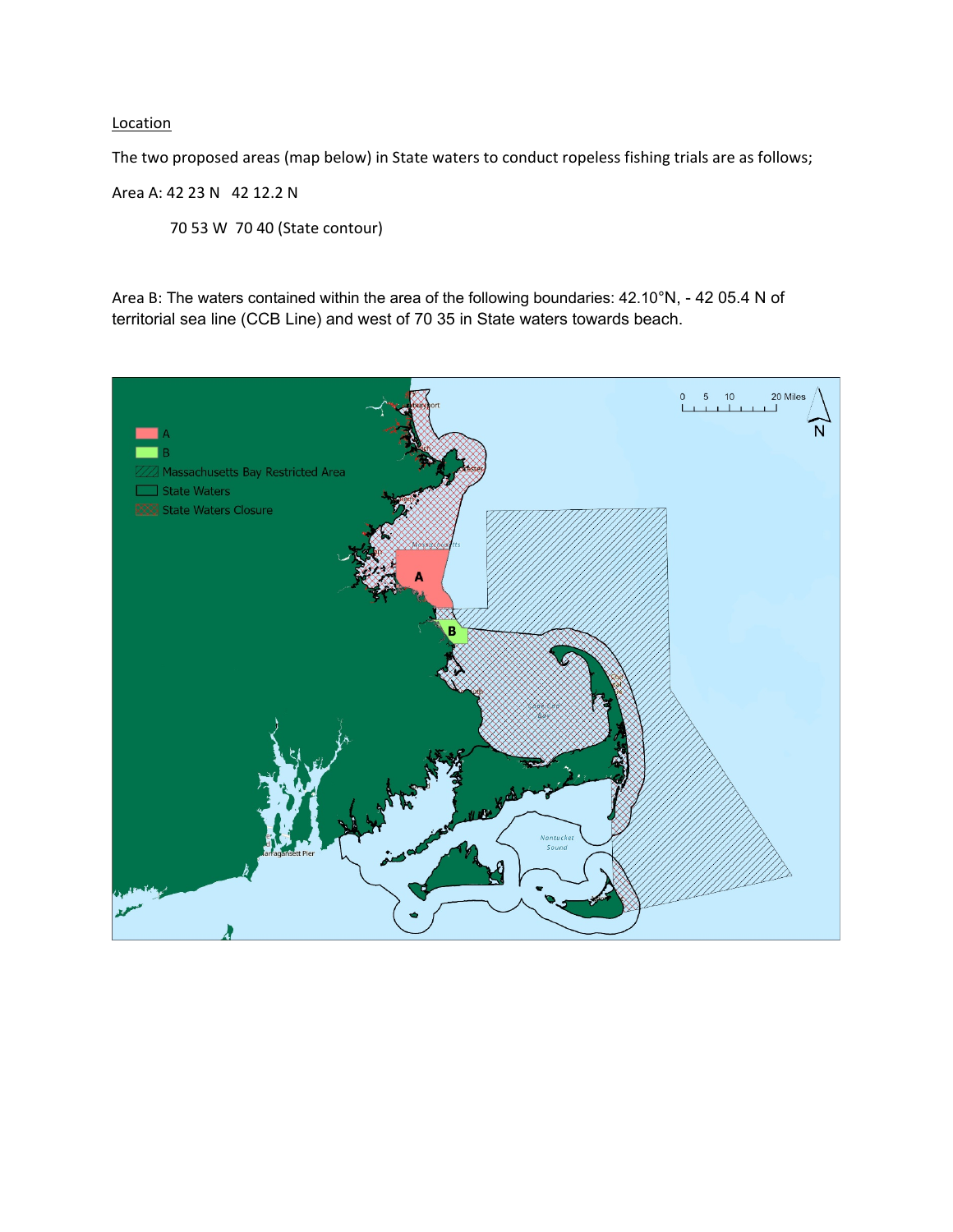## Best Practices/Risk Management

With the exception of State and Federal vertical line requirements, all existing regulations will be adhered to. Additionally, many additional enhancements will be put in place within this project to accommodate this unique research effort. Those include;

- Ground line and on demand vertical lines will contain unique markings beyond the regional requirements. At a minimum, yellow/black strip marks as noted in regulation.
- A unique flag will be flown by each vessel for enforcement recognition.
- Weekly mandatory gear loss reporting.
- Stored vertical lines will be enhanced with the South Shore Sleeve every 40 feet to introduce a controlled break and accommodate current RBS requirements.
- Blue Ocean Gear; Smart Buoy Systems will be included to further illustrate the consistent track record of no intended releases of the stored vertical line. This technology introduces enhanced position tracking as well.
- Grappling is not intended to be used as an alternative fishing method but may be required as failures and or disruptions are experienced. Reasoning will be documented and explored to prevent re occurrence.
- The on demand vertical line will be supervised within the water column at all times.
- Visual whale sightings will be recorded on data sheets.
- Typical gear set anticipated to be no longer that 14 days (weather permitting and without unforeseen circumstances)
- Project vessels will operate within a 10 knot speed limit (specific to project work) as an extended pre caution.
- Any vessel finding itself within a 500 yard (1500 ft.) buffer zone created by a surfacing right whale must depart immediately at a safe and slow speed, in accordance with current regulations. Project work would immediately cease to accommodate regulation.
- Frequent surveillance both in federal and state waters offer opportunities for "triggers" collaborated through federal and state authorities effecting small areas and time using real time information. We look to State and Federal regulators for further guidance.
- Weekly communication and reporting to State and Federal personnel of current fishing activities within project work intended.
- Retrieval of gear limited to daylight hours.
- Trap Tracker application will be utilized for retrieval and set positioning details and available to Federal, State and corresponding enforcement personnel.
- Gear will not be set or retrieved with known right whales in close proximity.
- Project monitoring, data collection, analysis and reporting continues in collaboration with NEFSC and under NEFSC protocols.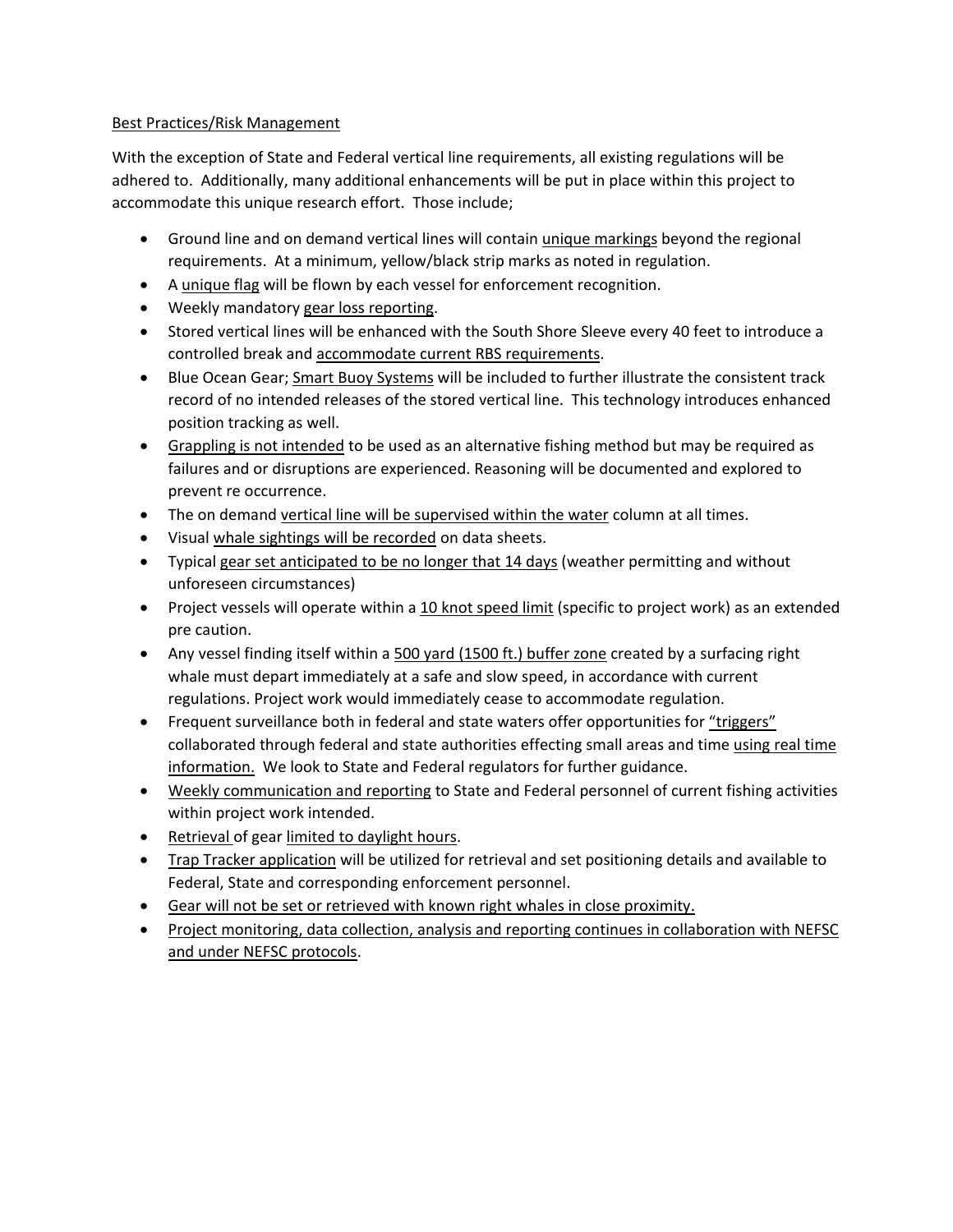#### Research Objective/Data Collection

This is a team of experts, with NEFSC by their side they have been the test pilots and driving the development of this gear since early 2017. There is no group of fishermen in the world who have more knowledge currently specific to ropeless systems. They have demonstrated that hybrid research trawls can be fished In coordination with their standard buoyed gear and have avoided gear conflict by sheltering/hiding the buoyless end. Phase Three begins the discovery of actually fishing within an Exempted Fishery Permit/Letter of Authorization, relying solely on acoustic releases, electronic gear marking and verbal/written planning for gear awareness.

Observation and Data Collection will include;

**Wintertime Use:** Previous trials were required to end by 1/31 in accordance with the closure of the MBRA. Discovery is needed within the closure months to be exposed to actual conditions presented during the closure to continue the development of gear enhancements and best practices.

**Gear Location Awareness and Technology Advancements:** The state of electronic gear marking is in rapid development. There are many new software and hardware developments to improve and build on this baseline and these experts offer the opportunity to test and fine tune these developments without the actual risk of gear conflict.

In "open area" trials participants must manage their standard fishing business alongside research trials. The pressures of competition create problems when two researchers set hybrid trawls in close proximity because the electronically marked ends are only visible for those looking electronically. Two research boats setting fully ropeless trawls and solely relying on electronic marking and verbal planning in an attempt to fish a structure or specific area gives a much better assessment of gear awareness without risk of gear conflict. This project will use the Edgetech Trap Tracker Application as a standard. This uses a button push to mark surface location of the tablet at begin set and end set creating a virtual trawl line. Trap tracker has a new feature that can create a subsurface location (where the unit actually landed). This is an opportunity to see how much extra effort that function requires, and if the added accuracy is even necessary. Active and interested mobile gear fishers will be invited to view trials electronically.

**Operational Efficiency:** Trials with hybrids trawls, fished alongside standard trawls, and operationally worked into a day of standard fishing offer limited efficiency data overall for the day. Dedicated trials relying on only buoyless on demand units to recover gear is necessary to access the efficiency of the Vertical line closure EFP/LOA effort.

**Data Collection**: Standard NEFSC Data Forms will be used as follows. When available, NEFSC data collectors will be provided to assist with recording. Project monitoring, data collection, analysis and reporting continues in collaboration with NEFSC and under NEFSC protocols.

**Reporting**: Project detail will be shared with State and Federal authorities in the frequency and format they desire.